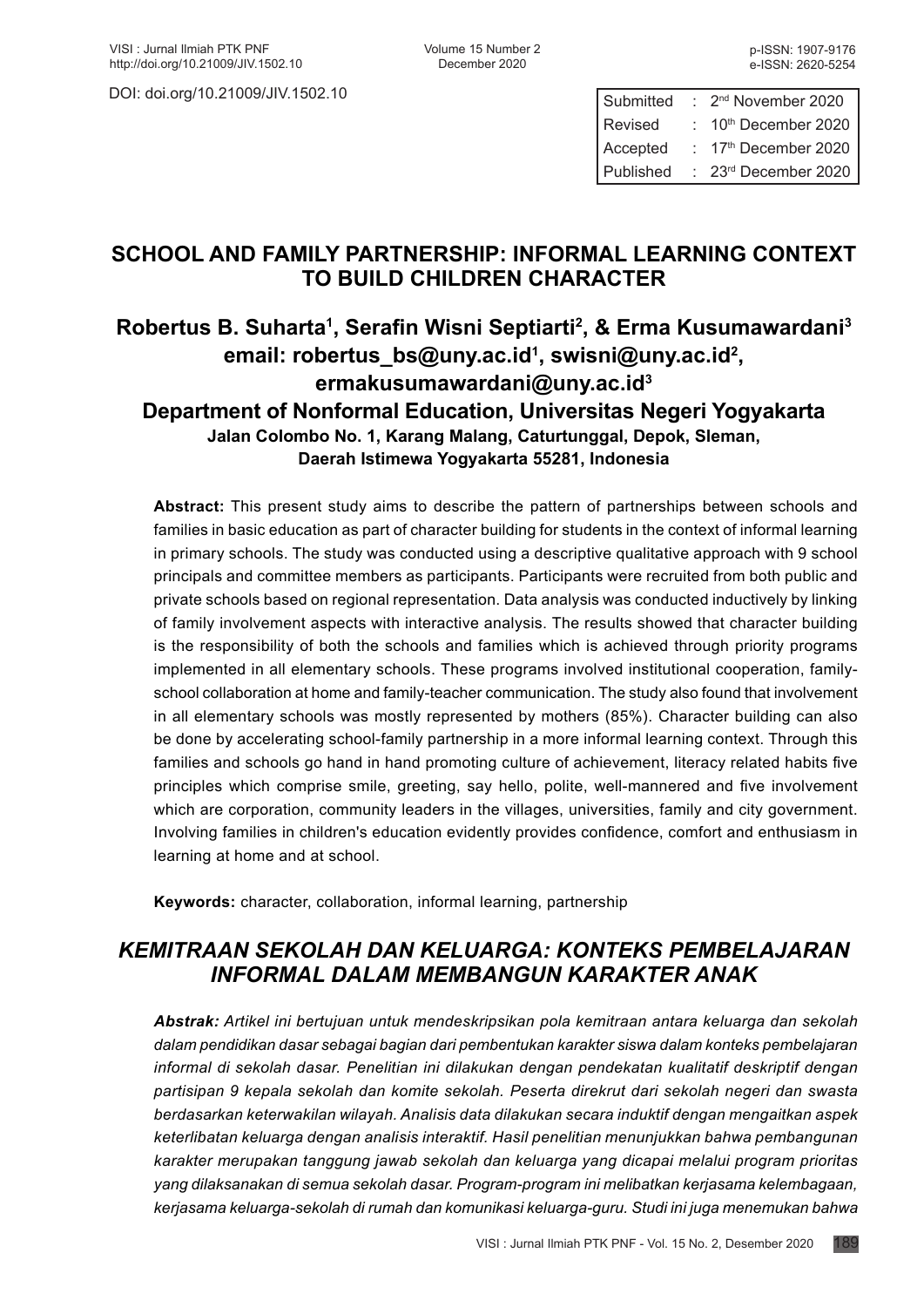*keterlibatan di semua sekolah dasar sebagian besar diwakili oleh ibu (85%). Pengembangan karakter juga dapat dilakukan dengan mempercepat kemitraan sekolah-keluarga dalam konteks pembelajaran yang lebih informal. Melalui ini keluarga dan sekolah bahu membahu mempromosikan budaya berprestasi, lima prinsip terkait kebiasaan literasi yaitu senyum, sapa, sopan, santun, menanyakan kabar dan lima keterlibatan yaitu korporasi, tokoh masyarakat di desa, perguruan tinggi, keluarga dan pemerintah kota. Melibatkan keluarga dalam pendidikan anak ternyata memberikan rasa percaya diri, kenyamanan dan semangat dalam belajar di rumah dan di sekolah.*

*Kata-kata Kunci: karakter, kemitraan, kolaborasi, pembelajaran informal*

## **INTRODUCTION**

Building people's personality and nobility is uneasy. Aside from the fact that science, technology, information, and globalization has progressed so quickly, a structured and massive infiltration in the fields of economics, politics and ideology have provided serious challenges. The waves of globalization and those challenges do not only bring positive but also certainly negative impacts, especially for the young generation, including children. Hate speeches publicly exhibited by adult even by the elites and intellectuals, consciously or unconsciously influence children's personality to lose temper easily, even in an extreme case, it could evoke radical thoughts and attitude which potentially threaten the national unity. Creative and cheerful children and youth who experience cultural degradation could turn into bullying, drug abuse, irrational, radical, and temperamental individuals.

One third of Indonesia's population are children. Therefore, appropriate policies are needed to improve children's welfare and save a better future for the nation's young generation. The Central Bureau of Statistics (2015) shows that number of Indonesian children aged 0-17 years were approximately 82.85 million, they are the prospective Indonesian generation who will contribute to national development. The complexity of the nation's problems cannot be solved one-sidedly by the government as the one who establishes policy and attempt to implement it within the society. Measures to tackle those problems require involvement of education institution at all levels, communities, and religious institutions (Rusniati, 2015). It is through education that offers freedom, sincerity and fun atmosphere, violations could be reduced. Lengrand (1970) argues that education today should not be about "heaps of piles knowledge but individual development, achieving increased self-realization as a successive result experience. Faure et al. (1972) emphasized that democracy is of "everyone's right to realize his or her own potential and to share in building your own time. It is also worth noting, as they champion life and living education (formal, informal, and non-formal) and learning, they share the changing relationship between educational practice and individual needs. Several studies have explained that education puts its interests on the social development of children's personality and this focus has been derived from a humanist educational paradigm. This paradigm calls for education humanization.

Education humanization is interested in the process of education that helps people deals with humanitarian issues by integrating human values into educational activities, school artifacts, families and communities. Education is a humanitarian problem, so the involvement of families, schools and communities in the partnership model is a conflict resolution that can be applied in elementary schools (Tilaar, 2002; El [Nokali e](https://www.ncbi.nlm.nih.gov/pubmed/?term=El Nokali NE%5BAuthor%5D&cauthor=true&cauthor_uid=20573118)t al., 2010). Many research studies in education concerning the involvement of families, schools and communities in fulfilling children's educational needs are evidence that the issue of education does not only involve government but all components of the nation. The findings of the study conducted by Hoover‐Dempsey, K., Walker, J., Sandler, H., Whetsel, D., Green, C., Wilkins, A., & Closson, K. (2005) have shown that the involvement of parents in the process of education in schools plays an important role in helping students in learning. Parents' involvement also contributes to shape children's behavior that support their schools, teachers and environment; as well as to adapt well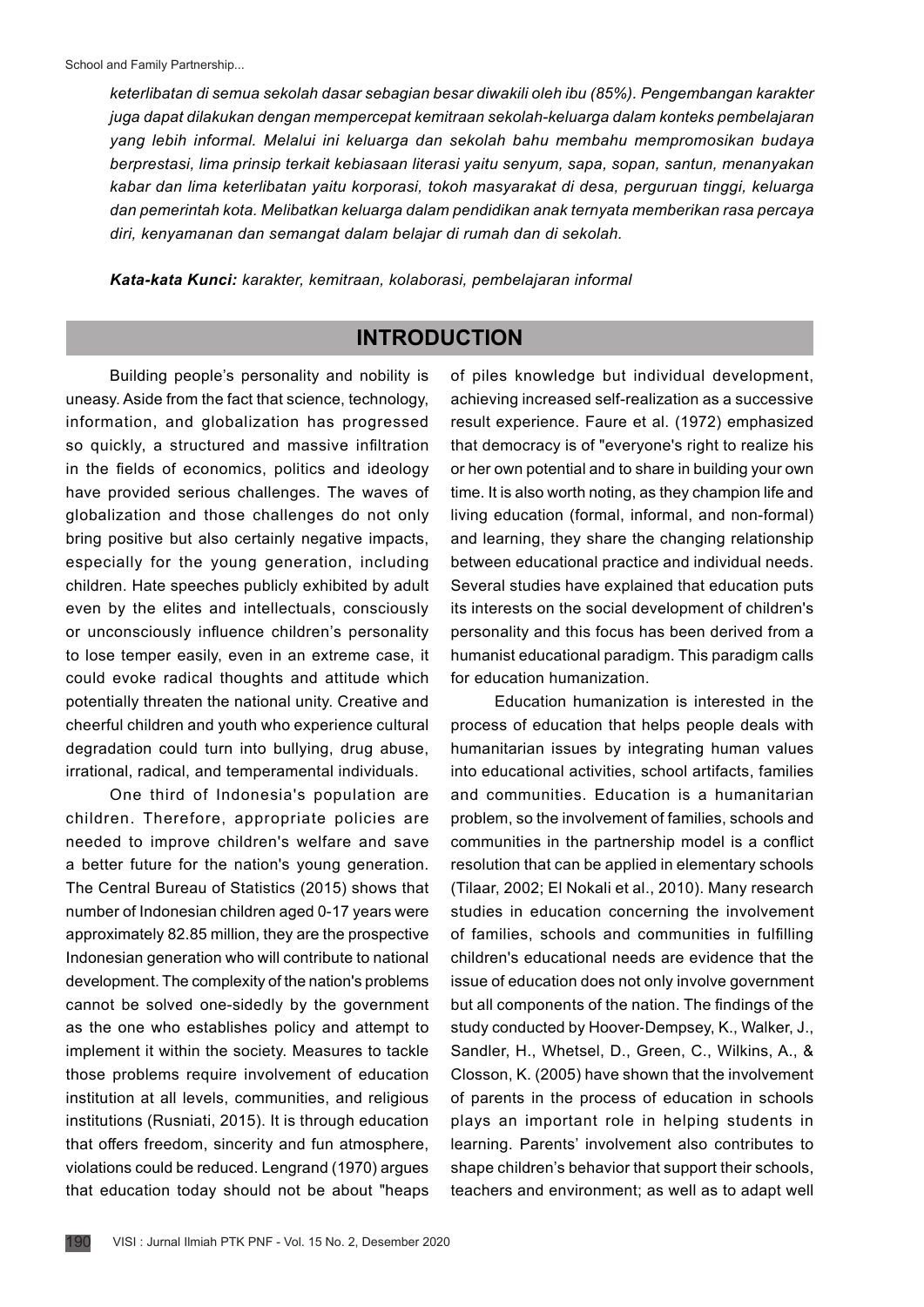to globalization impacts that can be influence on the character of the child (Hoover-Dempsey et al., 2005). Hoover-Dempsey et al. (2005) explain in detail the roles, forms, and patterns of parental involvement at school.

Research on humanistic education has been widely carried out by educational researchers. Integrating humanitarian values into the curriculum and religious activities could help children to develop humanistic behavior as dynamic and active individuals. Shan (2017), showed that using harmony as an ideal to address or divert attention away from social conflicts or ecological problems, as a result of modernization, how would a re-engagement with Confucian humanism. The value of humanistic education in developing their potential lies in the learning process and development of school culture. The humanistic values are categorized into two. The first is the humanistic value that exists in learning process and includes learning approach and methods, while the second humanistic value is comprised in the development of school culture, which includes inclusive school culture and its activities (Suswanto, et al., 2015). Humanistic education models with conflict resolution paradigm as described above become the reference accelerate partnerships between schools and families.

In 2017, based on the archived documents from the Office of Education Affair in Yogyakarta, there were 167 public and private elementary schools in 14 sub-districts in Yogyakarta. Almost every sub-district has 1 or 2 public or private schools classified as superior schools due to their quality teaching staff, high students' achievement, learning processes, learning content, infrastructure, curriculum and other factors which go above national standards. Even so, since 2011, learning process in primary education levels in Yogyakarta uses culture-based curriculum as declared by the Governor of DIY. This is a proof that Yogyakarta is concerned with humanistic education in conflict resolution paradigm. Faure et al. (1972) pay particular attention to what he calls the 'alienation of personality' class conflict and division of labor. For him, it is important to build a learning society that embodies a complete human being, "in all the richness of his personality, the complexity of his forms of expression and commitment - as individuals,

members of the family and community, citizens and producers, likewise, Dave (1976), besides that life education must be done in order to improve the quality of individual life. Both social community and family expect that humanistic education is integrated into school's programs thereby building children's character. To meet their expectation, a partnership-based education intervention is needed. Educational humanization has a conflict resolution paradigm in its implementation by involving schools, communities, and families who feel attached and attempt to collaborate for a national integrity. The opportunities of school–community partnerships pose for students' learning continue to generate the attention of educational stakeholders (Williems & Gonzales, 2012).

Educational units such as families and educators in primary schools are strategic agents in building children's character provided here is a collaboration in an accelerated pattern of partnership between schools and families on an ongoing basis. Armstrong (2006) asserts that the best schools respect student differences, by using appropriate practical examples and promoting a humanitarian approach to education. These elements include (a) play-based-learning for early young child, (b) thematic learning for elementary school students.

This article attempts to describe family involvement in primary education as a part of the accelerated partnerships between schools and families. Hornby & Lafaele (2011) showed that the gap between rhetoric and reality of family involvement because of the influence of factors at the parent and family, child, parent–teacher and societal levels which act as barriers to the development of effective activities. This study involved public and private primary schools, which ranged from the reputable schools which students come from upper middle family background and the suburban schools which most students come from poor families. The assumption is that families of the students who go to the reputable school could have higher involvement compared to those of the students who go to the suburban schools. Through family involvement indicators in attending school meetings such as annual meetings and parenting classes, parents could be the resource persons in school activities and actively participate in students' art classes and self-development activities.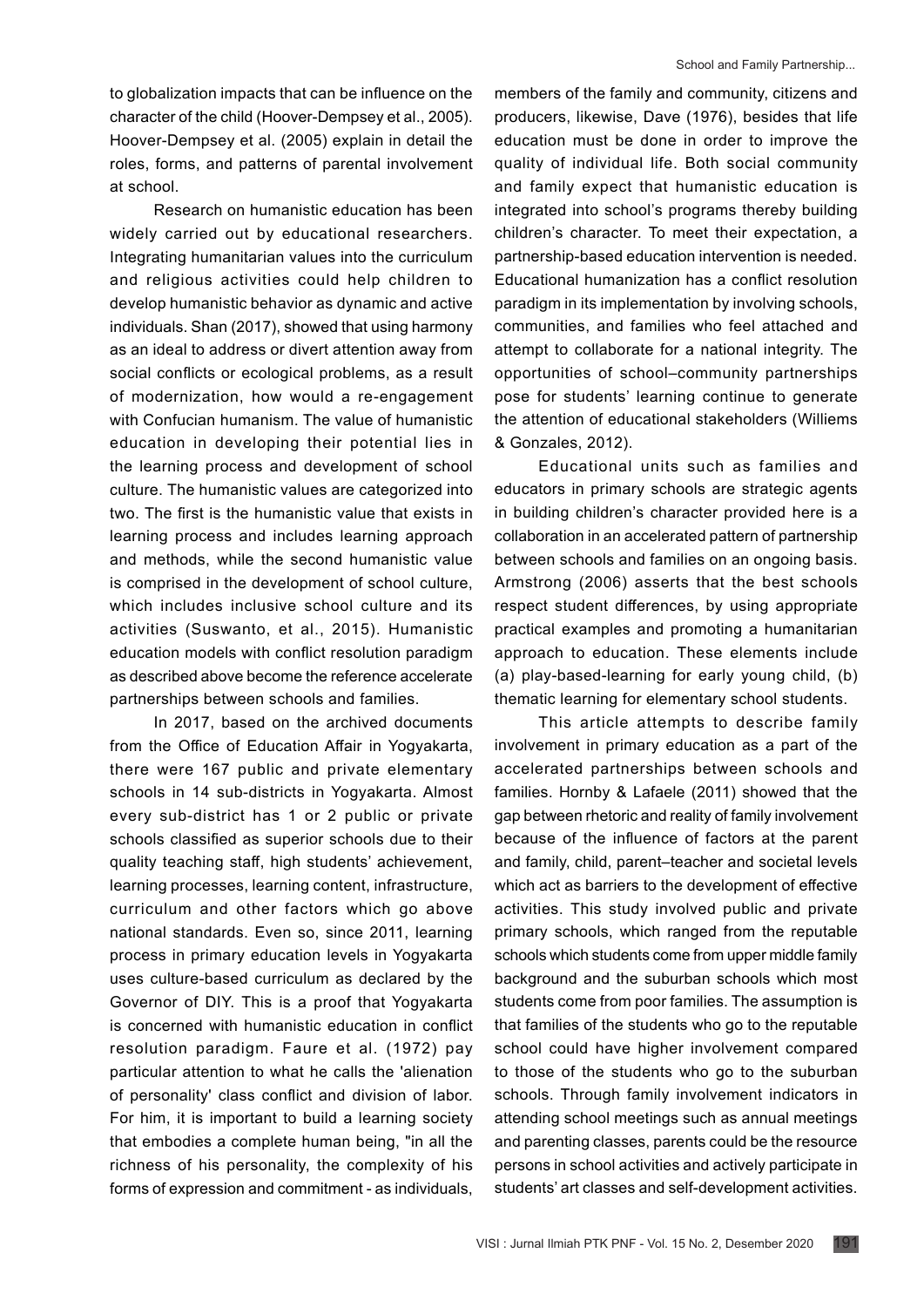## **RESEARCH METHODOLOGY**

Nine public and private elementary schools in Yogyakarta were selected as samples based on the district distribution system to achieve representativeness in building understanding of school, family and community partnerships.

#### Table 1.

|  |  |  |  | Number of Samples Based on Rayonization |
|--|--|--|--|-----------------------------------------|
|--|--|--|--|-----------------------------------------|

| Rayon        | <b>Elementary</b><br><b>School</b> |                       | <b>Elementary school</b><br>criteria |  |
|--------------|------------------------------------|-----------------------|--------------------------------------|--|
|              |                                    | <b>Public Private</b> |                                      |  |
| <b>North</b> |                                    |                       | 1. Primary/superior                  |  |
| South        |                                    |                       | school                               |  |
| West         |                                    |                       | 2. Suburban schools                  |  |
| Fast         |                                    |                       |                                      |  |

Processed from the Yogyakarta Education Office 2017.

The study was conducted using a qualitative approach. The data was collected using series of focus group discussions in which family involvement in education and the possibility of accelerating partnerships between schools, families and communities were discussed. By purposive sampling technique, researcher determine subject research that will be main data. School committees, principals and class associations are those who are expected to assist researchers in developing ideas about this partnership. Aspects of family involvement in children education in school are deepened FGD into three including whether or not they (1) attend meetings held by education units; (2) parenting; (3) become resource persons in school activities; (4) have an active role in the stage activities at the end of the academic year. The data were collected then analyzed inductively to find the partnership patterns between school and family and the possibility of accelerating this partnership that can help building the character of elementary school children. Researcher using recorder to collect data and use interactive analyze to analyze data from audio into transcript. And also researcher use a note for member check the data.

This study is limited to urban areas in Indonesia and focuses on involving families and schools to accelerate the partnership to shape children's character in elementary school context. Although this study was carried out in Indonesia, the results of this study can be compared and developed in other countries with similar characteristics, especially in multicultural countries.

# **FINDINGS AND DISCUSSION**

#### **Findings**

#### **School – Family Partnership**

This study found the significance of partnership model in the elementary school level for the children. Not only in terms of their intellectual development but also in terms of the efforts to build their character. Positive habits, such as discipline, honest, responsible were achieved through the implementation of five principles (smile, greeting, say hello, polite and wellmannered). Those five habits are integrated into several school activities including positive habits at home to sustain its educational value. Fiecha (2012) argue that the benefits were not just for the parents. Of course they were for the children because the child self esteem grew, their ability to relate to their parents grew. To manage relationship, the actual skill of reading to your children, they were given the confidence and the skills to be able to do that.

All elementary schools have involved family and they determined the involvement divided into four activities, which are attending meetings held by schools, attending parenting classes, being resource

persons in school activities and participating in children's self-development activities. So, it can be explained that all involvement aspects are expanded by the primary schools. The distinguishing results lie in the percentage of involvement such as type of schools and percentage of family involvement.

In general, the data shows that the percentage of family involvement in all schools in terms of attending school meetings reached above 85% in the reputable schools, while the involvement in the suburban schools reached 70%-85%, regardless fathers or mothers who collected the academic report.

| Table 2.                                      |  |
|-----------------------------------------------|--|
| <b>Family Involvement Education at School</b> |  |

| <b>Involvement</b> | <b>Description of activities</b>                                                              |
|--------------------|-----------------------------------------------------------------------------------------------|
|                    | Attending Discussing school problems<br>schools meet- Preparing efforts to improve school's   |
| ings               | quality<br>Improving the quality of learning<br>Devising plans to develop infra-<br>structure |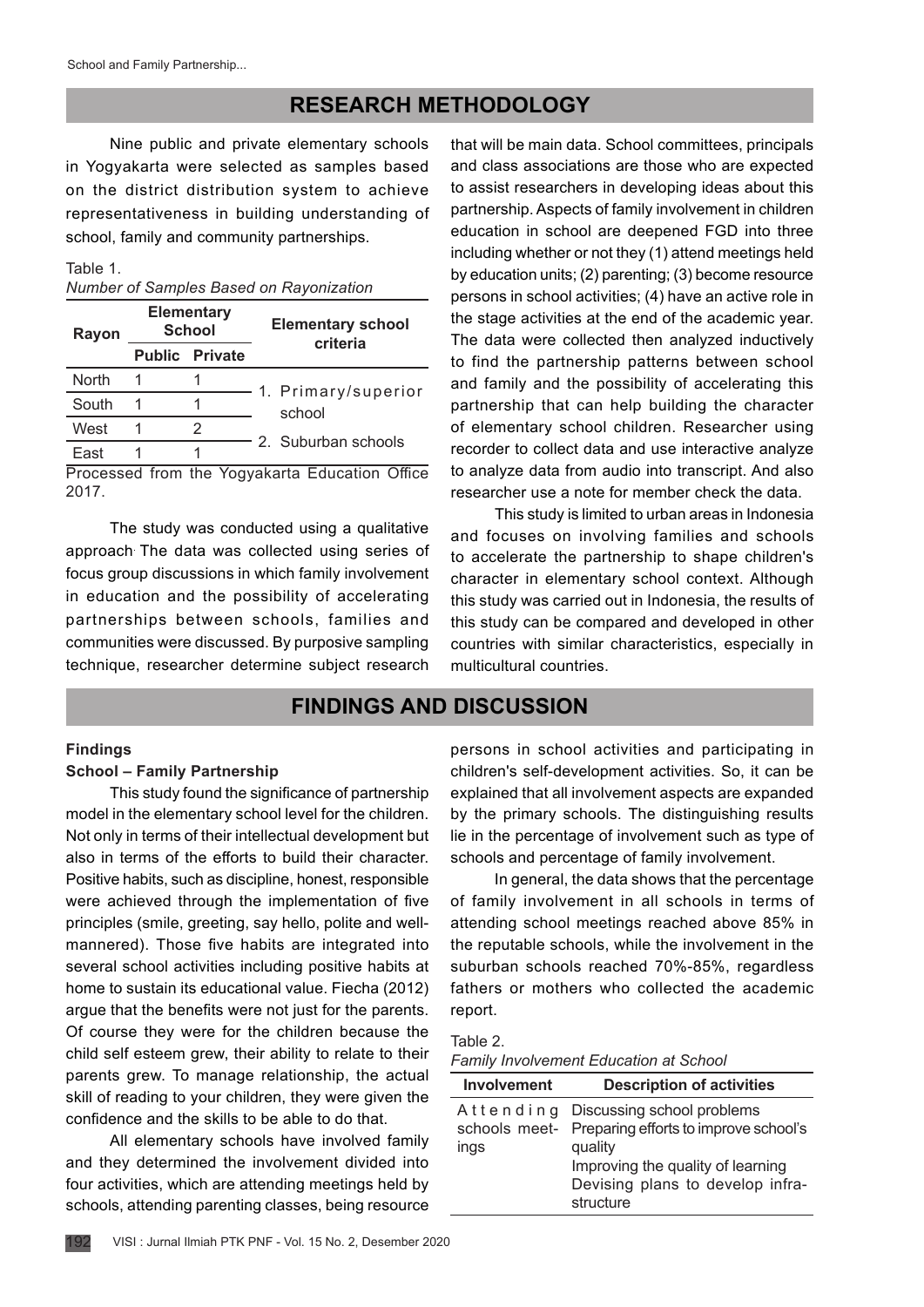| <b>Involvement</b>                                                 | <b>Description of activities</b>                                                                                                     |  |
|--------------------------------------------------------------------|--------------------------------------------------------------------------------------------------------------------------------------|--|
|                                                                    | Collecting school exam results and<br>academic reports<br>Assisting in planning school pro-<br>grams                                 |  |
| Attending par-<br>enting classes                                   | Participating in WhatsApp class<br>and group<br>Joining parent meeting<br>Joining parenting forum                                    |  |
| Being a re-<br>source person<br>at school ac-<br>tivities          | Carrying out morning activities<br>Implementing skills (keputrian)<br>Joining parenting discussion with<br>the invited psychologists |  |
| Participating<br>in art perfor-<br>mance at the<br>end of learning | Attending art performances<br>Participating as a committee<br>Providing food and beverages                                           |  |

As shown in table 2, the involvement of fathers appears to demonstrate a lower percentage in all aspects, especially in spiritual activities. The fathers' involvement in religious aspects is much smaller compared to mothers. The data related to family involvement in terms of building character through informal learning can be seen in the following table.

#### Table 3.

*Family Involvement in Elementary Schools*

| <b>Aspect of Engagement</b>                                     | % of family<br>involvement |               |
|-----------------------------------------------------------------|----------------------------|---------------|
|                                                                 | <b>Father</b>              | <b>Mother</b> |
| Attending schools meetings                                      | 50 - 60                    | $80 - 90$     |
| Attending parenting classes                                     | $10 - 20$                  | $80 - 90$     |
| Being a resource person at<br>school activities                 | $10 - 20$                  | $80 - 85$     |
| Participating in art performance<br>at the end of academic year | 80-90                      | $80 - 90$     |

From table 3, the participation of both parents in elementary schools is quite high. This condition is likely due to parents' care in giving children greater confidence, pride, joy and enthusiasm in character development through arts.

#### **Accelerated Partnership Pattern**

According to Epstein & Sheldon (2002) that school, family and community cooperation is a multidimensional concept which together have the responsibility to improve and develop students' academics so that it will affect children's education and development. Multidimensional means that cooperation is carried out in various ways or dimensions. Cooperation is not only a parent-teacher

meeting, but also involves parents in various roles. The study found 3 partnership patterns in the context of informal learning. This means that all activities were developed from children's educational needs at school, at home and in the community were intended to build children's character. This finding was also found in several studies in different countries. The involvement patterns include institutional cooperation, family-school collaboration at home and family-teacher communication patterns. Parents' involvement had implications for children's academic performance and school quality (Lee & Bowen, 2006; Topor et al., 2010). It was also mentioned that family involvement may depend on socioeconomic status, parents' expectations, and parenting styles. A myriad of research studies on school improvement suggests that involving all members of the school community provides an important foundation for successful school improvement efforts (Cotton et al., 2006)**.**

The complexity of the role, task and function of school-family bond in building children's character through accelerated partnerships in education results in a patterned cooperation. The partnership between school and family is achieved through institutional partnership, such as school committee meeting, parent meeting, parenting groups or parenting forums. School priority programs which include 4 aspects of involvement were organized with a partnership model to improve school quality and learning quality. The school and learning quality were integrated into the curriculum and the curriculum was built together by the family and school to shape the children's character. This model of institutional partnership is a basic pattern developed by all investigated elementary schools.

#### **School – Family Collaboration at Home**

The pattern of family-school partnership was designed simply to fulfil children's educational needs at home, especially in supervising as well as accompanying children studying and doing school assignments. This partnership further highlights aspects of the consistency of educating children at home in the context of informal learning. This kind of learning takes account of being disciplined, honest, caring for the environment, and other positive habits which might be developed along primary school ages. According to Keith & Girling (1991) it provides an understanding that there are three models of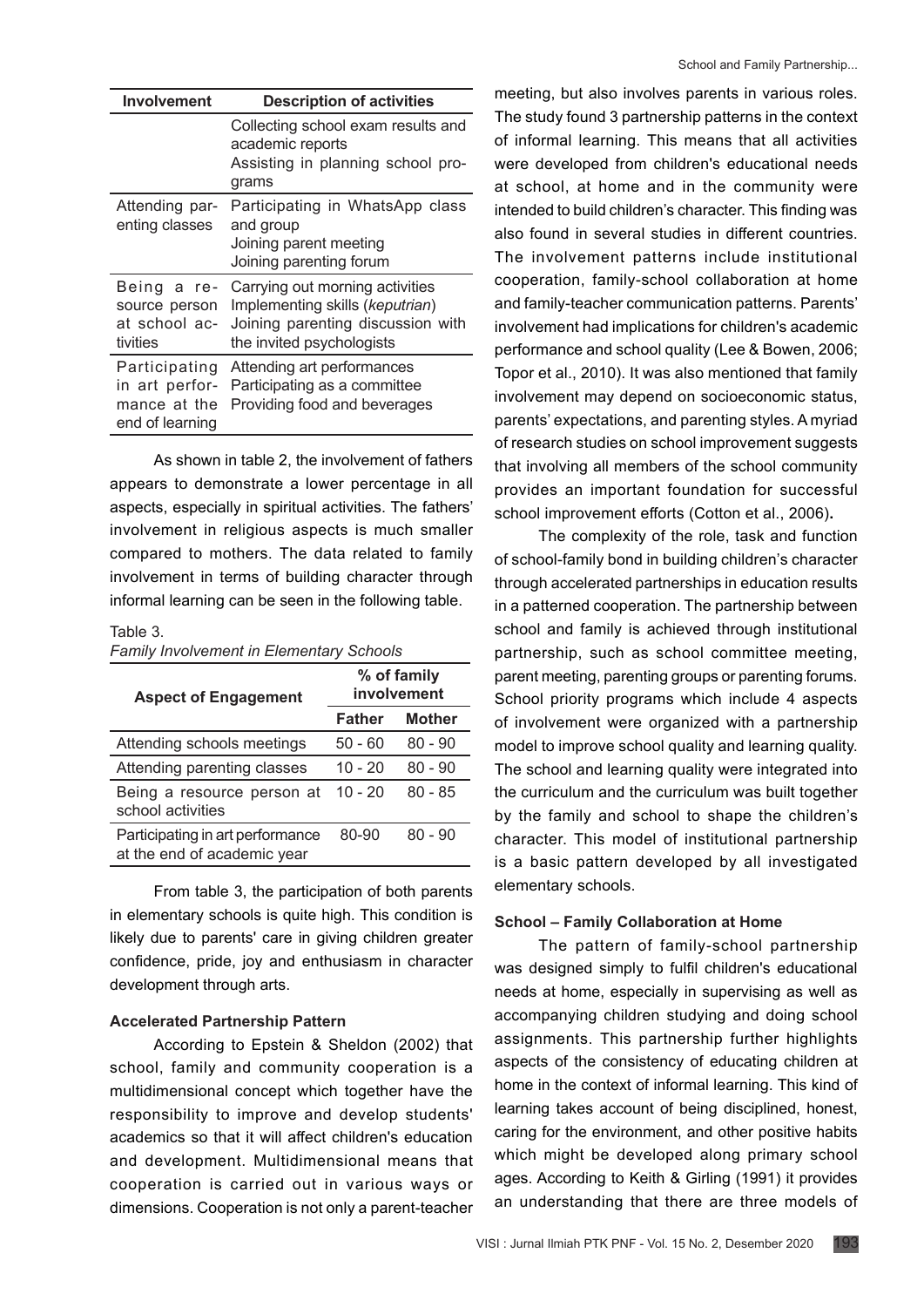School and Family Partnership...

relationships between schools and their stakeholders, namely professionals, advocacy and partnerships. The professional model is more in the service of school employees and experts. So that the relationship is more one way. Then the advocacy model places more on the role of opposition efforts to education policy in general and schools in particular. The partnership model contains the division of responsibilities and initiatives between families, schools and communities that aim at achieving educational targets. So that all parties will participate in activities related to school. Thus the partnership focuses more on involvement based on personal interests, so that parents are voluntarily involved in making decisions based on the needs of the child.



*Figure* 1. Family-school Collaboration at Home

## **Collaboration with Supervising Schools and Sub Urban Schools**



*Figure* 2. Collaboration Supervising-suburban Schools

A good partnership pattern in elementary school employed a supervising school which served as a coach and was responsible for helping other schools that have lower quality in terms of infrastructure, teacher, students, learning process and school culture. Supervision and academic monitoring are likely to be provided for the elementary schools which are located within the same district.

The partnership pattern between schools and families at school and at home has general implications for the schools' quality, learning quality, and children's behavior. The school's priority programs which were performed through accelerating involvement of various parties showed the school

policy with decentralization. It implies that education program cannot be separated from those parties who promote character building

Partnership acceleration developed by schools and family involves the Yogyakarta sultanate to explore noble values and to involve the surrounding community. It also engages universities, which served as a partner in developing ideas for schools' and corporation's advancement and supporting funding as well as other facilitation installment. In general, the partnership built by the school can be seen in the following figure.



*Figure* 3. The Pattern of Developing School-Parents **Partnerships** 



*Figure* 4. Pattern of Family Involvement in School

### **Discussion**

It is clear and indisputable that parental involvement has a very broad positive impact. Greenwood & Hickman (Gürbüztürk & Sad, 2010) showed that involvement of parent at school give a positive effect, it can be observed from learning acts as a gel that helps to make learning for children pleasant and encourages them to work even more as they seek to make those closest to them proud. Although many educators and schools agree with and support the concept of parental involvement and its impact on children from preschool to high school, many also do not convey knowledge or guidance in planning, implementing, and achieving outcomes.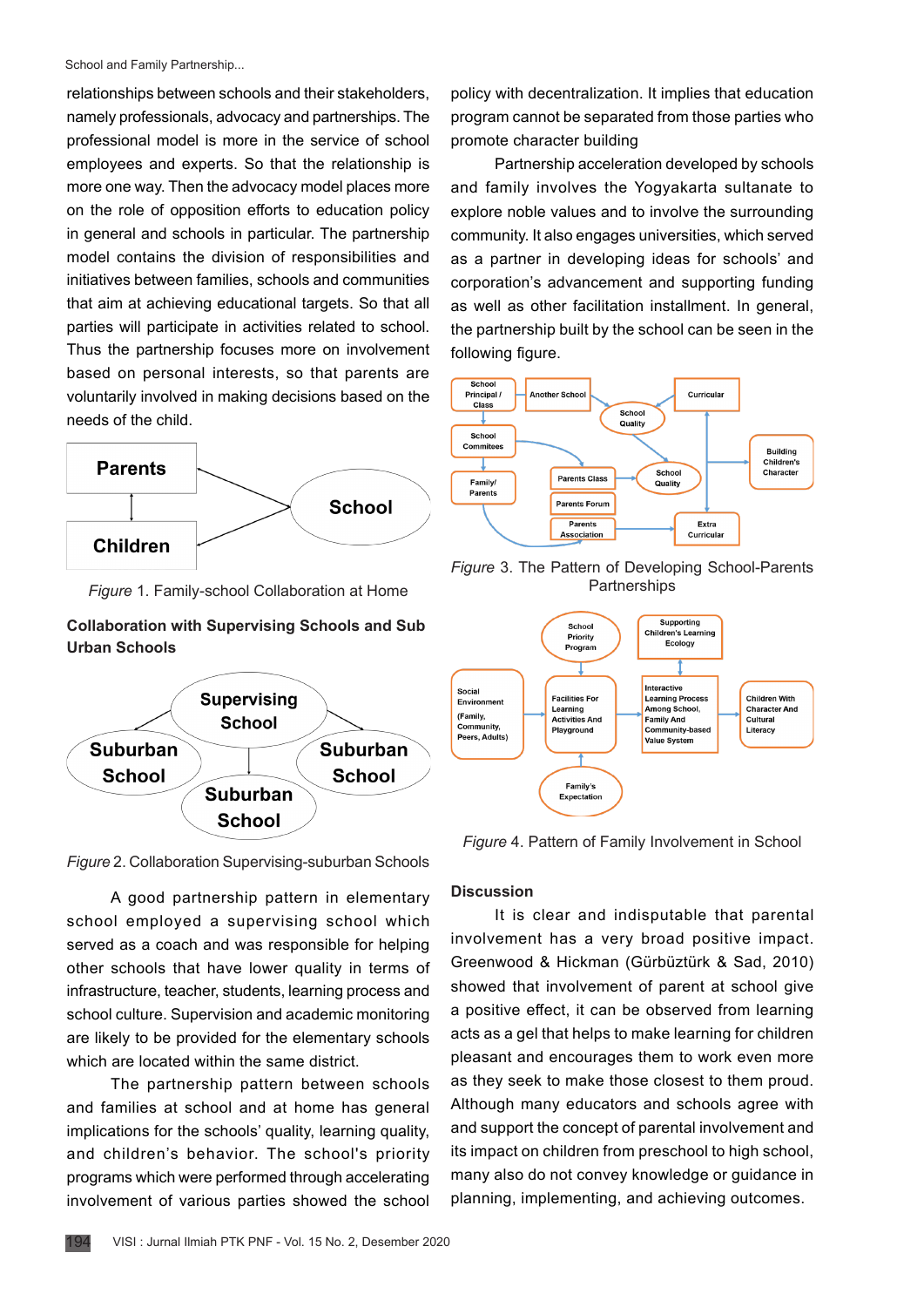The national-level school partnership network formed by Joyce Eipstein (2002) develops six types of parental involvement based on the overlapping spheres of influence theory model. Each type of engagement consists of many different activities to promote and forge partnerships. Each type produces different outcomes for children, parents, educators, and schools, depending on how well each type of parental involvement is designed, planned, and implemented. But what is certain is that each school must pay attention to the needs of its surroundings.

Partnerships that are based on long-term, warm, responsive, and consistent cooperation, become the strongest predictors of academic achievement of elementary school children. Studying at home could help students to enhance understanding upon the lessons and experience gained at school. Continuous exposure might construct their knowledge, positive habits, and academic achievements. (Fiecha, 2012; Hatimah, 2016). It could also be supported by the school atmosphere, teachers' attitudes and teachers' attention to provide encouragement and appreciation for children. In this context informal learning, the Directorate General of Early Childhood Education and Community Education (2015) suggests the importance of family partnerships, education units and the community to build an educational ecosystem that fosters students' character and culture of pursuing achievement. Besides, Wilder (2014) also reviewed from nine meta-analyses, then the result showed that relationship between parent involvement and academic achievement was positive. The findings in this study have similarities in terms of acceleration of partnership patterns with school management and the community needs.

The stages of building partnerships with parents according to Molloy, et al (1995) are as follows:

1. Starting a partnership

Schools provide initial stimulants in analyzing both students, parents and schools. The needs of the three parties form the basis for starting a partnership. Schools in this stage also do not leave the partnership culture that has existed before. So that it can be a reference for further activities.

2. Forming partnerships

The formation of a parent-school partnership

requires a different pattern from the others. Persuasive patterns are an option in attracting parents' attention to children's problems. Informal packaging is a way of building partnerships before leading to formal forms of activity. The effectiveness of partnerships in building children's abilities is further sharpened by the presence of facilitators who are skilled and neutral who are tailored to the needs. The place of implementation is not only at school but outside of school is an option so that implementation can have a more informal atmosphere. Forming a partnership is not easy, but the impact of this partnership is huge for various parties.

#### 3. Develop a shared vision

Parents and schools then make an agreement on a vision that becomes a common goal. Both parties think about the goals to be achieved and the means used to achieve these goals. From the thoughts that have emerged, it is expected that they will be fully responsible for the implementation, continuity and linkage of activities.

4. Collaborative action

Activities that are carried out must be able to show real interactions between children and parents and schools. So that the activities carried out involve various parties so that cooperation can really be felt. Collaborative action can be linked to existing programs from the school or new ones planned according to the agreements that have been made. In addition, creating cooperation between parents and children can also be seen from homework and assignments given by the teacher by the child.

In addition, also reminds us that partnerships cannot be separated from the principles of accountability and independence. The independence in question is related to politics in that as much as possible not to side with certain groups. Then it is also related to financial independence which also even though it will get assistance from various parties but still holds the principle of accountability.

Partnership groups that have been formed cannot be separated from the background in strengthening one of the groups. As James, A.G., Rudy, D. & Dotterer (2019) showed about the important to understand some aspect from outside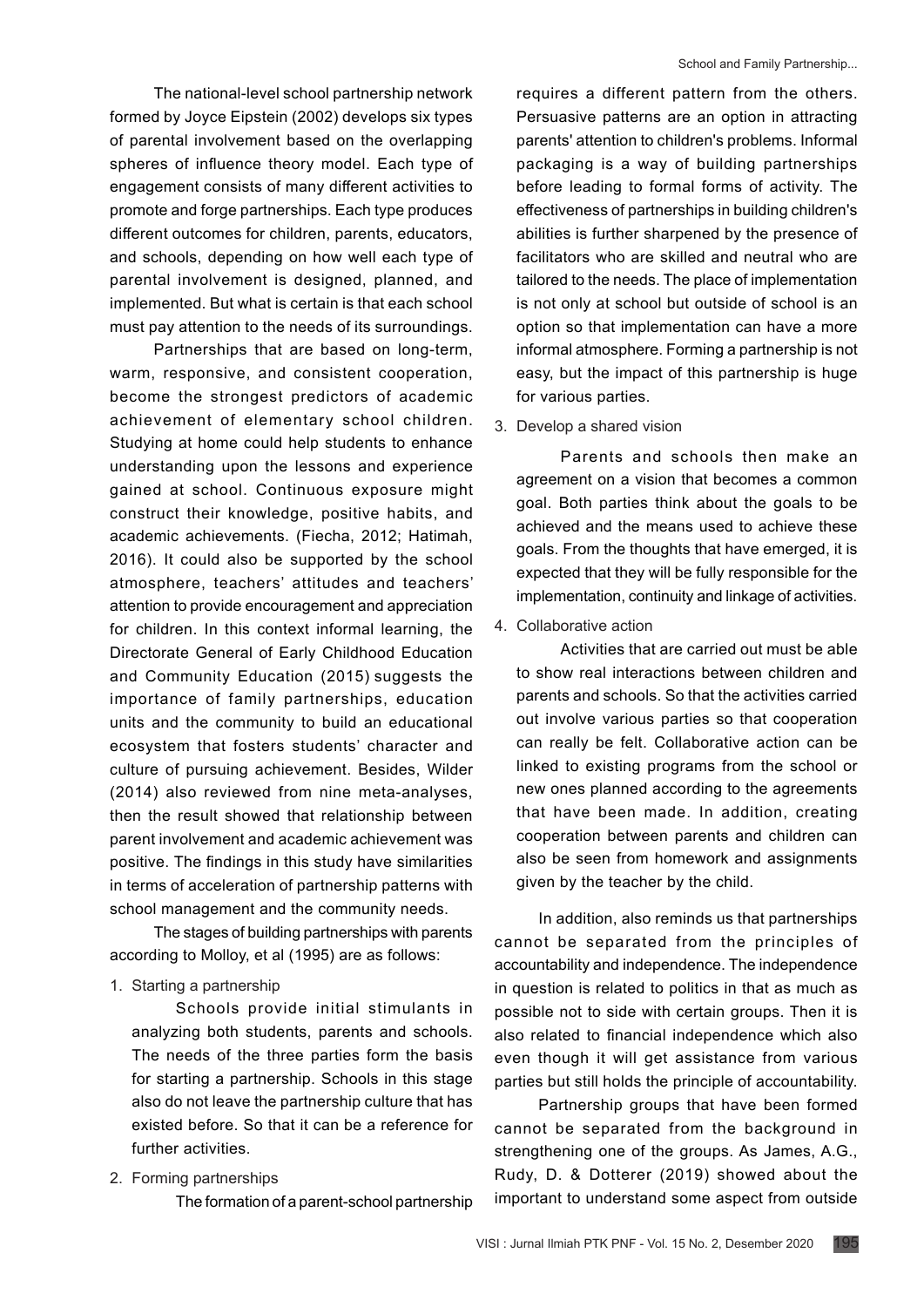#### School and Family Partnership...

school, such the enriching experiences parents provide, influence the academic success of students. This is as explained by White & Wehlage (1995) which emphasizes professionalism and a program to start a partnership. This means that in starting a partnership using a political strategy by inviting other parties or institutions that are more in favor of the group that needs strengthening.

Partnership acceleration activities vary among schools and should represent the unique needs of each school. The common community partners consist of ten categories: businesses/corporations; universities and educational institutions; government and military agencies; health care organizations; faith organizations; national service and volunteer organizations; senior citizens' organizations; cultural and recreational institutions; other community-based organizations; and individuals within the community. Most partnership activities were reported to be student-centered, family-centered, school-centered, and community-centered. Furthermore, the activities that provided the greatest impact were studentcentered activities, which were focused on building relationship and promoting a greater understanding of life beyond the classroom (Strickland, 2016).

Building character of elementary school-aged children is not a simple job. Family involvement in educational activities at school as well as learning activities at home indicates that building children's character is a shared responsibility. Through the acceleration of a systematic partnership between families, schools, the community and other educational institutions that concern children' education and their future, partnership models are increasingly developing.

Collaboration between schools and families has been carried out based on the knowledge development and the community needs. This kind of partnership was also developed by several parties, such as community leaders in the villages, the Sultanate people, universities and corporations, who strengthen its partnership network. The ideal conditions cannot always be realized due to several factors.

### **CONCLUSION**

Parental involvement has a very broad positive impact. Although many educators and schools agree with and support the concept of parental involvement and its impact on children from preschool to high school. Partnerships that are based on long-term, warm, responsive, and consistent cooperation, become the strongest predictors of academic achievement of elementary school children. Studying at home could help students to enhance understanding upon the lessons and experience gained at school. Partnerships cannot be separated from the principles of accountability and independence. The independence in question is related to politics in that as much as possible not to side with certain groups. Building character is the responsibility of schools and families which was achieved through priority programs implemented in all elementary schools. These programs involved institutional cooperation, family-school collaboration at home and family-teacher communication patterns. Involving families in children's education evidently provides confidence, comfort and enthusiasm in learning at home and at school.

## **REFERENCES**

- Armstrong, T. (2006). *The Best Schools*, *How Human Develpoment Research Should Inform Educational Practice.* Association for Supervision and Curriculum Development. Alexandria, VA: Association for Supervision and Curriculum Development.
- Badan Pusat Statistik (BPA). (2015). *Profil Anak Indonesia 2015*. Jakarta: Kementerian Pemberdayaan Perempuan dan Perlindungan Anak (KPP&PA)
- Cotton, K and Wikelun, KR. (2006). Parent Involvement in Education. *School Improvement Research Series.* Retrieved from [http://nces.](http://nces.ed.gov/pubs2005/2005338.pdf) [ed.gov/pubs2005/2005338.pdf](http://nces.ed.gov/pubs2005/2005338.pdf)
- Dave, R. H. (Ed.). (1976). *Foundations of Lifelong Education*. Oxford: UNESCO Institute for Education and Pergamon Press
- Eipstein, JL. (et.al.). (2002). *School, Family and Community Partnerships; Your Handbook for Action*. Second Edition. Thousand Oaks, CA: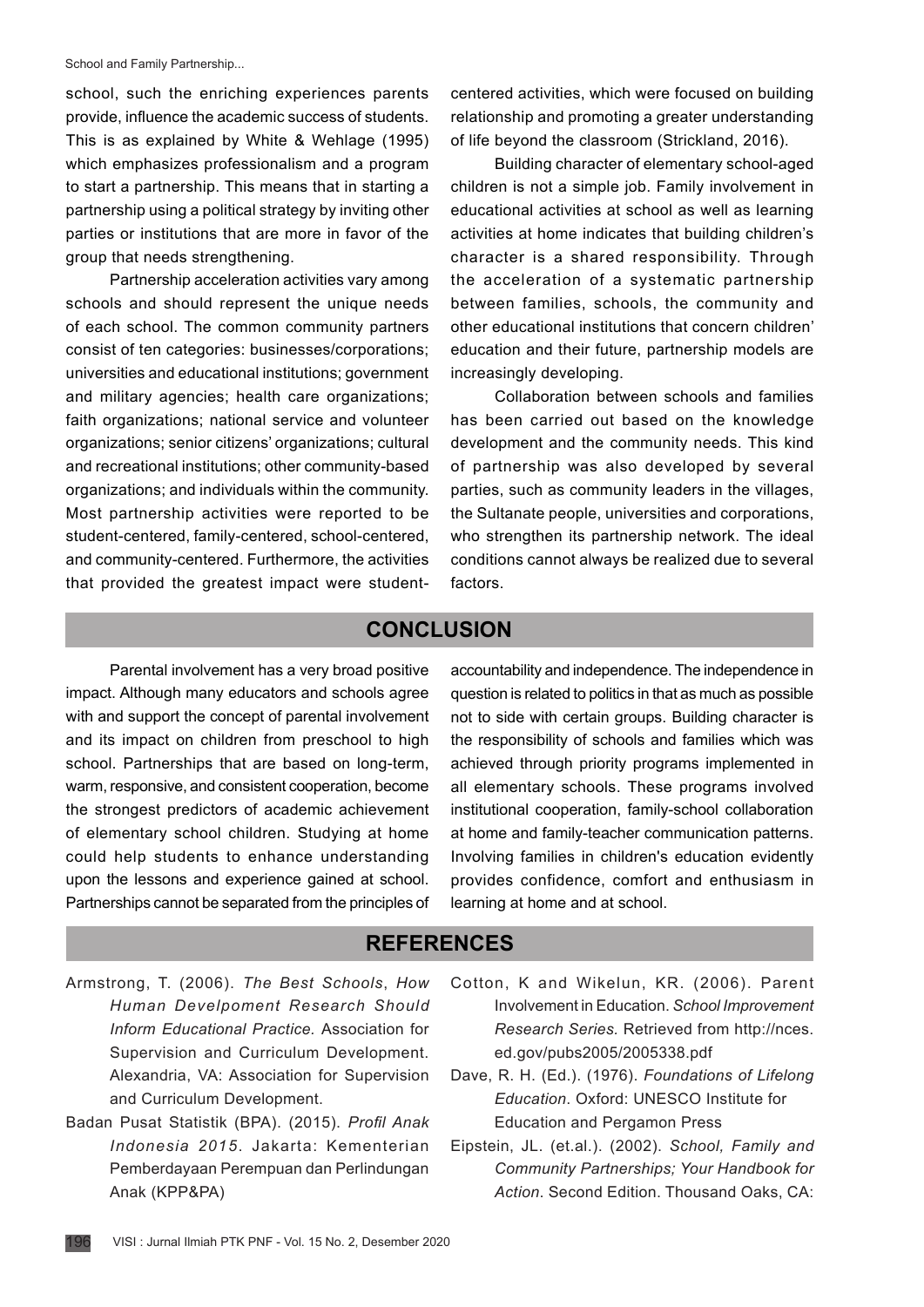Corwin Press, Inc.

- Eipstein, JL & Sheldon, SB. (2020). Present and accounted for: Improving student attendance through family and community involvement. *The Journal of Educational Research, 95* (5), 308–318. DOI: [10.1080/00220670209596604](https://psycnet.apa.org/doi/10.1080/00220670209596604)
- El Nokali, N. E., Bachman, H. J., & Votruba-Drzal, E. (2010). Parent involvement and children's academic and social development in elementary school. *Child development*, *81*  (3), 988–1005. DOI: 10.1111/j.1467- 8624.2010.01447.x
- Faure, E., et al. (1972). *Learning to be. The world of education today and tomorrow*. Paris: UNESCO/Harrap
- Fiecha, A. (2012). Family Education Improves Student's Academic Performance: Contributions from European Research*. Multidisciplinary Journal of Education Research*, 2 (3), 301-321. DOI:10.17583/remie.2012.438
- Gürbüztürk, O. , & Şad, S. (2010). Turkish parental involvement scale: validity and reliability studies. *Procedia - Social and Behavioral Sciences*, 2 (2), 481-491. doi: 10.1016/j. sbspro.2010.03.049
- Hatimah, I. (2016). Keterlibatan Keluarga Dalam Kegiatan Sekolah dalam perspektif kemitraan. *Jurnal Pedagogia: Ilmu Pendidikan*, 14 (2), 290-296. DOI: [10.17509/pedagogia.v14i2.3878](https://doi.org/10.17509/pedagogia.v14i2.3878)
- Hoover-Dempsey, K. V., & Sandler,.H.M. (2005). The social context of Parental involvement: A path to enchanced achievement. *Retrieved from https://nanopdf.com/download/the-socialcontext-of-parental-involvement\_pdf*
- Hoover‐Dempsey, K., Walker, J., Sandler, H., Whetsel, D., Green, C., Wilkins, A., & Closson, K. (2005). Why Do Parents Become Involved? Research Findings and Implications. *The Elementary School Journal, 106* (2), 105-130. DOI:10.1086/499194
- Hornby, G., & Lafaele, R. (2011). Barriers to parental involvement in education: An explanatory model. *Educational Review*, *63* (1), 37-52. DOI: [10.1080/00131911.2010.488049](https://www.researchgate.net/deref/http%3A%2F%2Fdx.doi.org%2F10.1080%2F00131911.2010.488049)
- James, A.G., Rudy, D. & Dotterer, A. Longitudinal Examination of Relations between Schooland Home-Based Parent Involvement and GPA across Ethnic Groups. *J Child Fam Stud* 28, 3000–3010 (2019). DOI: 10.1007/s10826-

019-01475-9

- Keith, S & Girling, RH. (1991). *Education Management and Participation*. Boston: Allyn and Bacon
- Lee, J.-S., & Bowen, N. K. (2006). Parent Involvement, Cultural Capital, and the Achievement Gap Among Elementary School Children. *American Educational Research Journal*, *43*(2), 193–218. [DOI:](https://doi.org/10.3102/00028312043002193)  [10.3102/00028312043002193](https://doi.org/10.3102/00028312043002193)
- Lengrand, P. (1970). *An introduction to Lifelong Education*. Paris: UNESCO.
- Molloy, Patty, Cs. (1995). *Building Home, School, Community Partnerships: The P l a n n i n g Phase*. Texas: Office of Educational Research and Improvement, US Departement of Education.
- Permendikbud Nomor 30 Tahun 2017 Tentang Pelibatan Keluarga pada Penyelenggaraan Pendidikan. Jakarta: Depdikbud
- Rusniati. (2015). Pendidikan Nasional Dan Tantangan Globalisasi: Kajian Kritis Terhadap Pemikiran A. Malik Fajar. *Jurnal Ilmiah Didaktika,* 16 (1), 105-128. DOI: [10.22373/jid.v16i1.589](https://dx.doi.org/10.22373/jid.v16i1.589)
- Shan, H. (2017). Lifelong education and lifelong learning with Chinese characteristics: a critical policy discourse analysis. *Asia Pacific Educ. Rev.* 18, 189–201 (2017). DOI: 10.1007/ s12564-017-9483-8
- Strickland, J.L (2016). Community Partnerships in Urban, Title 1 Elementary Schools: A Mixed-Methods Study. *Educational Administration: Theses, Dissertations, and Student Research*. Retrieved from: https://digitalcommons.unl. edu/cehsedaddiss/275/
- Suswanto; Kuntoro, SA, & Suyata. (2015). Pendidikan Humanis Berbasis Kultur Sekolah Dasar Tumbuh 1 Yogyakart*a*. *Jurnal Pembangunan Pendidikan: Fondasi dan Aplikasi*. 3 (1), 69-80. DOI: [10.21831/jppfa.v3i1.7813](https://doi.org/10.21831/jppfa.v3i1.7813)
- Tilaar, H.A.R. (2002). *Pendidikan, Kebudayaan dan Masyarakat Madani Indonesia.* Bandung. Remaja Rosdakarya.
- Topor, DR.; Keane, SP.; Shelton, TR.; & Calkins, SD. (2010). Parent Involvement and Student Academic Performance: A Multiple Mediational Analysis. *Journal of Prevention & Intervention in the Community,* 38 (3), 183-197. DOI: [10.1080/10852352.2010.486297](https://doi.org/10.1080/10852352.2010.486297)

White, J. A., & Wehlage, G. (1995). Community